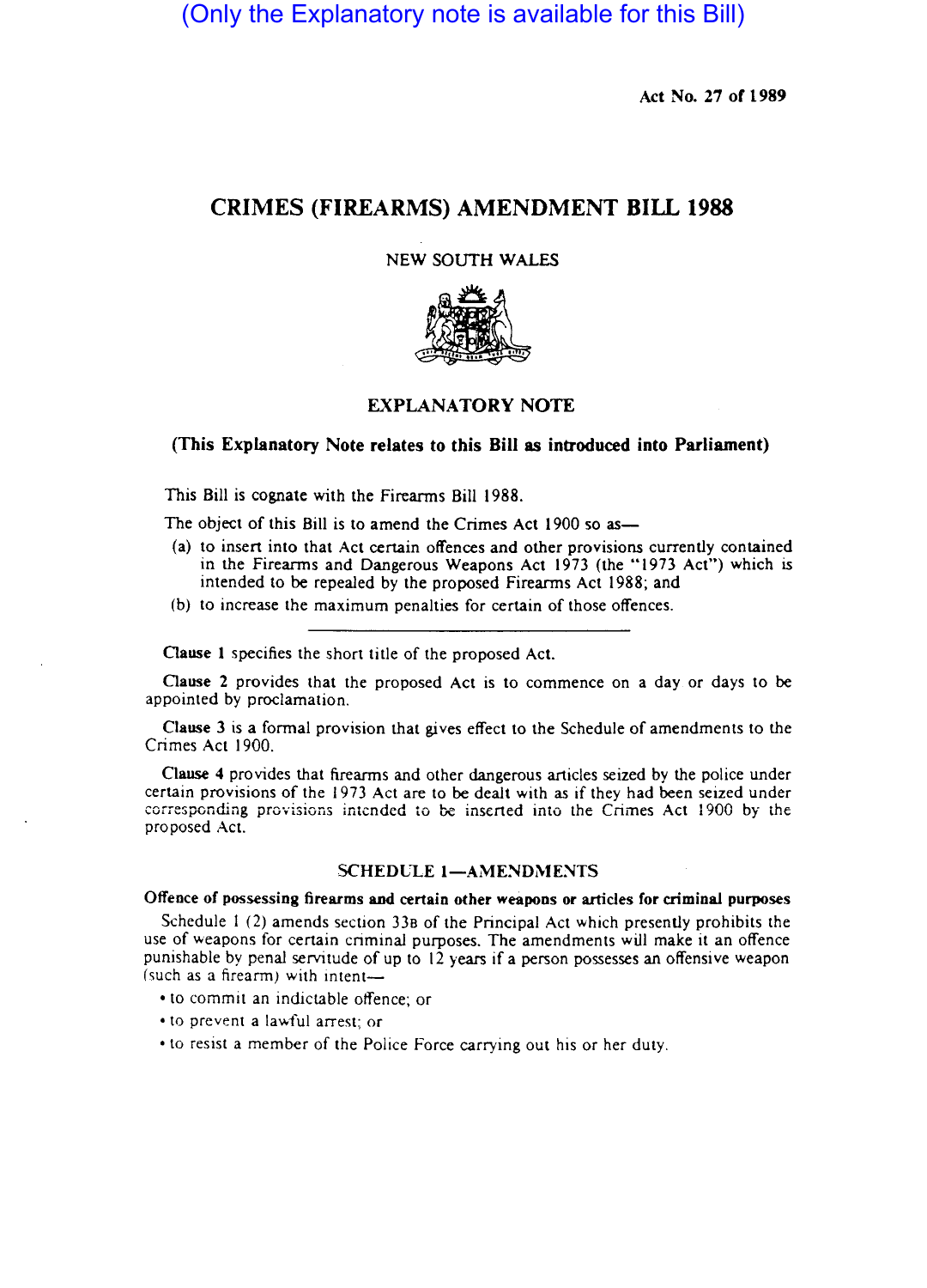The section as amended replaces the offence provided by section 58 of the 1973 Act.

#### Offences where danger created with firearms or spear guns

Schedule 1 (3) inserts into the Principal Act proposed sections 93F-93H as Part 3B (Offences Relating to Firearms etc.). Of the proposed sections:

Section 93F defines "firearm" for the purposes of proposed Part 3B.

Section *930* (Causing danger with firearm or spear gun) relates to having or using a loaded fireann or loaded spear gun in a public place (or anywhere, if the consequence is to endanger anybody). The maximum penalty for an offence will be imprisonment for 10 years.

Section 93H (Trespassing with firearm or spear gun) relates to trespassing with a firearm or imitation firearm or spear gun on fenced land or in a building or firing a firearm or spear gun on to any such land or into any building. The maximum penalty for an offence will also be imprisonment for 10 years.

The proposed sections restate with minor modifications offences presently set out in sections 43 and 44 of the 1973 Act.

## Searching for, and seizure and disposal of, firearms and other dangerous articles

Schedule 1 (4) and (5) insert into the Principal Act proposed sections 357 and 358B. Of the proposed sections:

Section 357 (Searching for and seizing firearms etc.) empowers members of the Police Force to search for and seize firearms and other dangerous articles reasonably suspected of having been used in the commission of indictable offences, certain offences under the Principal Act or offences under the proposed Firearms Act 1988 or Prohibited Weapons Act 1988 (or during the course of taking action to prevent domestic violence offences).

Section 358B (Disposal of seized firearms etc.) allows a Local Court to make an order for the return of anything seized under proposed section 357 and provides for its forfeiture to the Crown in other cases.

The proposed sections restate the substance of sections 75, 77 and 78 of the 1973 Act.

### Summary proceedings for proposed new indictable offences

Schedule I (6) inserts into Chapter 3 of Part 14 (Offences Punishable by Justices and Procedure before Justices Generally) of the Principal Act proposed section 496A (Indictable offences punishable summarily without consent of accused: dangerous weapons) which will enable offences against proposed section *930* or 93H (described above) to be prosecuted in a Local Court constituted by a Magistrate as an alternative to proceeding by way of indictment. The maximum penalty for a conviction in a Local Coun for such an offence will be imprisonment for 2 years or a fine of \$5,000, or both.

Schedule I (7) amends section 497 (General provisions regarding indictable offences punishable summariiy without consent of accused) of the Principal Act so as to make it clear that a Local Coun may decline to deal with an offence against proposed section 93G or 93H and that such an offence may be dealt with on indictment.

The above references to provisions of the Principal Act relating to summary proceedings are references to those provisions as to be amended or inserted by the proposed Crimes (Amendment) Act 1988. (It is intended to commence those amendments before the proposed firearms legislation.)